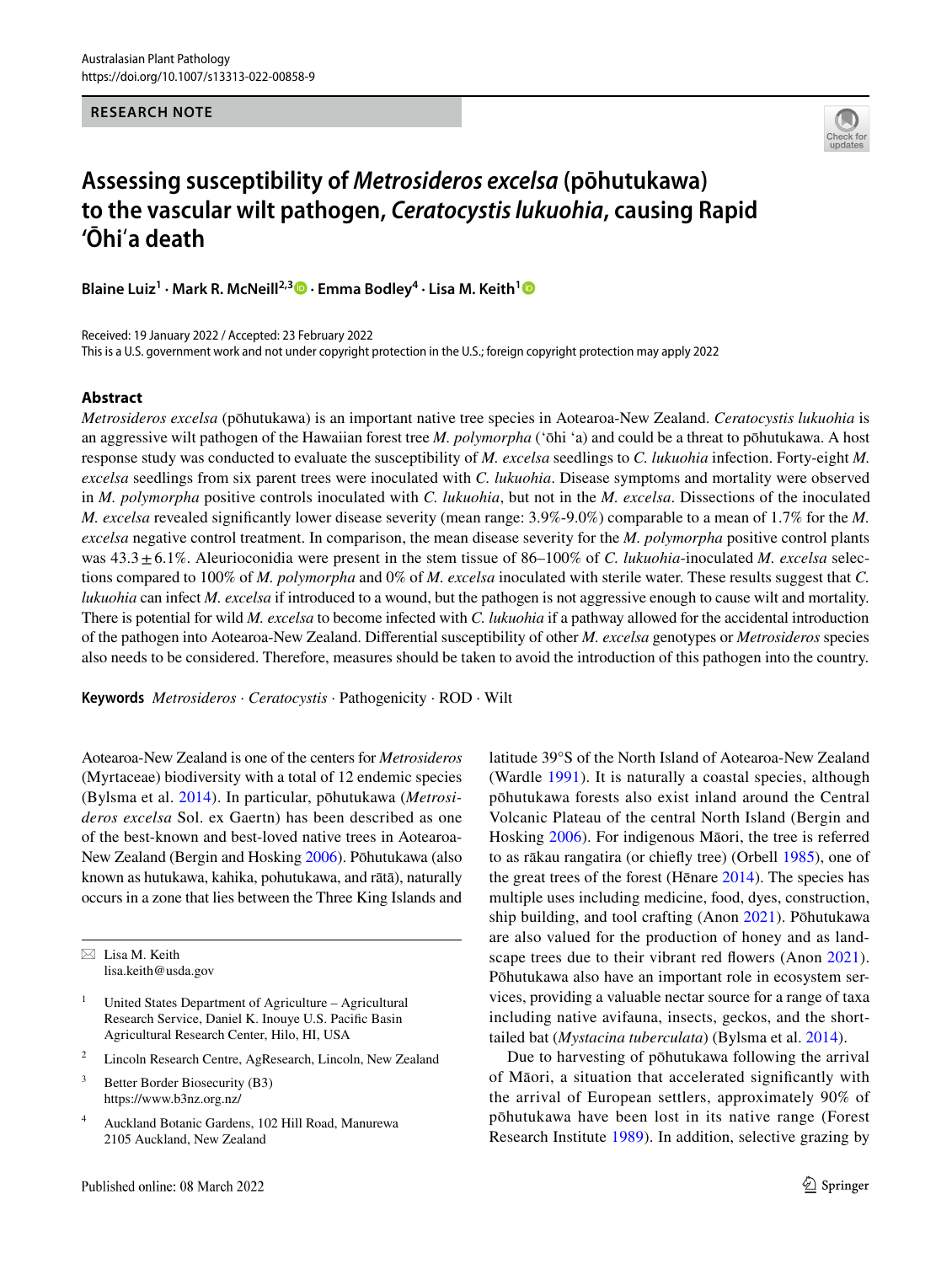the introduced Australian common brushtail possum (*Trichosurus vulpecula*) has contributed to the death of thousands of trees (Hosking and Hutcheson [1993](#page-4-3)). This is in addition to grazing of the forest foor by feral and domestic stock that signifcantly impact the survival of seedlings (Hosking and Hutcheson [1993](#page-4-3)). Despite the decline of pōhutukawa, in 2012 the species was classifed as "Not Threatened" under the New Zealand Threat Classifcation System (NZTCS) (de Lange et al. [2013\)](#page-3-4). A reassessment was undertaken in 2017 with the arrival of myrtle rust (*Austropuccinia psidii*) (Ho et al. [2019\)](#page-4-4) and the potential impact of two new plant pathogens, *Ceratocystis lukuohia* and *C. huliohia* afecting *Metrosideros* in Hawaiʻi (Keith et al. [2015](#page-4-5); Barnes et al. [2018\)](#page-3-5), should they reach Aotearoa-New Zealand. Consequently, and as a precautionary measure, the classifcation of pōhutukawa was elevated to 'Threatened' (de Lange et al. [2017](#page-3-6), Pages 7–8).

In Hawaiʻi, the native forest tree *Metrosideros polymorpha* (ʻōhiʻa) is threatened by Rapid ʻŌhiʻa Death (ROD). Over 1 million trees in more than 180,000 acres of ʻōhiʻa forest have been afected by ROD (ROD SRP [2020](#page-4-6)). The cause of this crown wilt are the pathogens *Ceratocysis lukuohia* and *C. huliohia* (Barnes et al. [2018](#page-3-5)). *C. lukuohia*, the more aggressive of the two pathogens, is associated with the vast majority of the `ōhi`a mortality across the islands (Barnes et al. [2018](#page-3-5)).

*Ceratocystis lukuohia* infects *M. polymorpha* trees through open wounds containing woody vascular tissue where the pathogen colonizes the xylem (Hughes et al. [2020\)](#page-4-7). Typical symptoms of *C. lukuohia* infection are the presence of black lesions in the sapwood and rapid wilting of the canopy leading to mortality (Keith et al. [2015](#page-4-5)). Stand mortality of *M. polymorpha* is variable, but can be as high as 90%, while mean annual mortality rates of *M. polymorpha* forest plots is 10% (F. Hughes, unpublished). This rapid and widespread mortality is a signifcant threat to the ecological, cultural, and economic systems supported by the species. While the efects of *C. lukuohia* on *M. polymorpha* biology and ecology have been subject to extensive investigation, little is known about its efects on other *Metrosideros* species in Hawaiʻi and throughout the Pacifc. Due to the potential threat that *C. lukuohia* poses to *Metrosideros* in Aotearoa-New Zealand, a pilot study to evaluate the pathogenicity of *C. lukuohia* to *M. excelsa* was undertaken in Hawai 'i.

Seeds were collected from six diferent *M. excelsa* trees growing in the greater Auckland region of New Zealand. Seeds were collected from a single tree located at Scandrett Regional Park (S36.4439, E174.7712°) (hereafter referred to as Scandrett), one at Shakespear Regional Park (S36.6067, E174.82462°) (Shakespear), and four trees from the Auckland Botanic Gardens (ABG) (S37.0085, E174.9057). Trees from the ABG were originally collected from Titirangi (S36.9383° E174.6540°, ABG reference number 20000146,

Supplemental Fig. 1), Manurewa (S37.0183° E174.8987, 19,971,073) and Waimatuka (S36.7670° E174.4935°, 20,000,203, Supplemental Fig. 2), while 'Vibrance' is a commercially available cultivar (19,971,253, Supplemental Fig. 3). Groups of seedlings from the various mother trees are henceforth referred to as selections. Seeds were collected in 2017 and 2018, and sent with phytosanitary clearance to the USDA-ARS Daniel K. Inouye U.S. Pacifc Basin Agricultural Research Center in Hilo, HI, USA. The genetic variation amongst these seed lines is unknown.

Seeds from each tree were bulk sown into separate 24.5 cm diameter round plastic containers flled with peatbased potting mix (Sunshine Mix #4®, Sun Grow, Agawam, MA). These containers were placed in a shade house under 73% shade and irrigated with mist for 15 s every 30 min. Once seedlings were approximately 2–3 cm tall, they were individually transplanted into  $10.16 \times 10.16$  cm square plastic containers with the same potting mix used in the bulk sowing and fertilized at transplanting and every three months with a granular slow-release fertilizer (13 N—11 P—11 K, Nutricote® Total Type 100, Chisso-Asahi Fertilizer Co., Ltd., Tokyo, Japan). These plants were irrigated three times per day for 3 min and grown without shade. *Metrosideros polymorpha* cuttings from two highly susceptible mother trees were used as positive controls in the inoculation experiment. Cuttings of semi-hardwood branch segments (approximately 2–3 mm in diameter) were collected from the mother trees and cut into 5 cm segments. The proximal end of each cutting was dipped in a 1:5 dilution of rooting hormone (1% indole-3-butyric acid, 0.5% 1-napthaleneacetic acid, Dip 'N Grow, Clackamas, OR, USA) and placed in vermiculite under the same irrigation and shade conditions as the *M. excelsa* containers. Plants were suitable for inoculation once they reached a stem diameter of at least 6 mm.

Sterile 6 mm flter paper disks were soaked for approximately 30 s in a  $1 \times 10^6$  spores/ml suspension or sterile water as a negative control. The spore suspension was produced from 7-day-old cultures of *C. lukuohia* isolate P14- 1–1 grown on 10% V8 agar following recommendations from Luiz and Keith ([2021\)](#page-4-8). The disks subjected to both treatments were then placed on sterile 10% V8 agar, allowed to dry, and incubated at 28 °C for two days. Eight plants per selection were inoculated with either *C. lukuohia*-treated or sterile water-treated flter paper disks (negative control) for each trial via a tangential stem wound made with a sterile scalpel (Keith et al. [2015](#page-4-5); Luiz et al. [2021\)](#page-4-9). *Metrosideros polymorpha* plants served as the positive control. Stem wounds were wrapped in laboratory film (Parafilm<sup>®</sup>, Bemis Company, Inc., Neenah, WI, USA) and all plants were placed in a growth chamber (Controlled Environments Ltd., Manitoba, Canada) set at 28 °C with 12-h light and ~ 70% relative humidity. Plants were observed for disease symptoms and watered by hand every 2–3 days for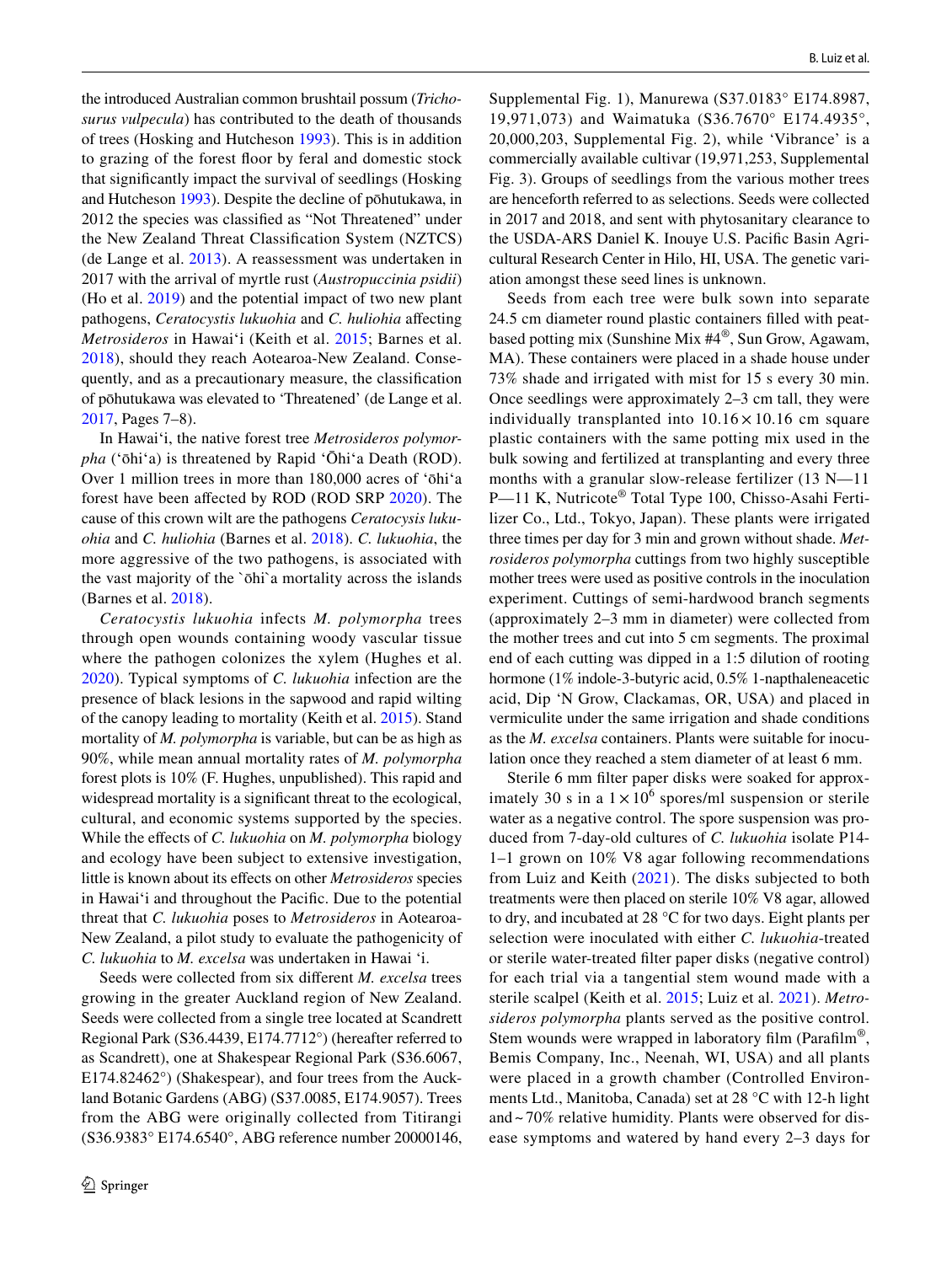60 days. After this period, the plants were relocated to a shade house and observed under ambient conditions for a further 123–150 days. Plants in the shadehouse were irrigated twice a day for 5 min. Upon completion of the shade house observation period, surviving plants were dissected by scraping away the bark to reveal the vascular tissue and any black internal staining caused by *C. lukuohia*. Plant height and lesion length were recorded, and disease severity (percentage of plant sapwood discolored by the pathogen) was calculated using these measurements following Oliveira et al. ([2016](#page-4-10)). In addition, shavings approximately 2 mm in length were excised from the main stem at the highest point of a lesion and examined under 400× magnifcation on a compound microscope (Leica DMi8, Leica Microsystems, Wetzlar, Germany) to observe whether aleurioconidia were present in the wood tissue. Shavings taken from the same location were used to confrm infection by the pathogen via re-isolation using carrot slices (Moller and DeVay [1968\)](#page-4-11) or qPCR (Heller and Keith [2018](#page-4-12)). Each selection was subjected to two trials of testing. To compare disease severity among the *M. excelsa* groups, a Welch's ANOVA and Games-Howell post-hoc test was conducted using the "rstatix" package version  $0.7.0$  (Kassambara  $2021$ ) in the R statistical environment version 4.0.3 (R Core Team [2020](#page-4-14)).

In addition, one inoculated seedling each of Titirangi, Manurewa, Waimatuka, and 'Vibrance' was not dissected to allow for long-term observation. Seedlings remained in the shadehouse under the same conditions described above.

Wilt symptoms and mortality were not observed on any *M. excelsa* whether they were treated with *C. lukuohia* or the sterile water disk (Table [1\)](#page-2-0). In comparison, 75% of the *M. polymorpha* inoculated with *C. lukuohia* died. Aleurioconidia presence in discolored *M. excelsa* wood tissue was commonly observed, ranging from 86 to 100% of inoculated plants in each selection (Supplemental Fig. 4). Mean disease severity was statistically insignifcant between trials for each group, thus the data were combined for further analysis. Mean disease severity of all six *M. excelsa* selections ranged from 3.9% to 9.0% and were signifcantly less than that of the *M. polymorpha* positive control (Table [1,](#page-2-0) Supplemental Fig. 5). Symptom development in *M. polymorpha* and aleurioconidia in the stem tissue of both species were caused by *C*. *lukuohia*.

In total, 43 of 44 wood shaving samples from plants inoculated with *C. lukuohia* produced mycelium and perithecia on carrot baits. For the single plant that *C. lukuohia* was not detected via carrot slices, the pathogen was detected by qPCR using wood shavings from the stem lesion. Carrot slices were not used to reisolate the pathogen from plants in the second trial of Titirangi, Manurewa, Waimatuka, and 'Vibrance', as perithecia grew directly on the stems of dissected plants inoculated with *C. lukuohia* one week after dissection. Perithecia from three stems were confrmed to be *C. lukuohia* by qPCR. Carrot slices were negative for all sterile water control plants.

A visual assessment of the four seedlings not destructively sampled, one year and seven months post-inoculation (December 2021), indicated that the plants were healthy with no wilt symptoms.

Trees infected by the vascular wilt pathogen, *C*. *lukuohia*, generally show rapid crown wilt (Hughes et al. [2020](#page-4-7)). Little is known about the genetic resistance of Hawaiian *Metrosideros* spp. to *C*. *lukuohia*; however, a preliminary study by Luiz et al. [\(2021\)](#page-4-9) demonstrated that *M*. *polymorpha* varieties difer in susceptibility. The timeframe of symptom onset for *C*. *lukuohia*-inoculated *M*. *polymorpha* averaged ~ 14 days post-inoculation. In contrast, all *C*. *lukuohia*-inoculated *M*. *excelsa* remained visually healthy throughout the duration of the experiment. However, aleurioconidia presence and wood discoloration of

<span id="page-2-0"></span>**Table 1** Number of replicates, mortality, mean disease severity (±SEM), and intratissue presence of aleurioconidia (percentage of plants with aleurioconidia observed within host tissues) among the

*M. polymorpha* positive control and six *M. excelsa* selections. Letters represent signifcantly diferent groups according to a Welch's ANOVA and Games-Howell post-hoc test  $(p < 0.05)$ 

| <b>Species</b> | Selection         | Number of plants |              |                  |                                 |                                                  |
|----------------|-------------------|------------------|--------------|------------------|---------------------------------|--------------------------------------------------|
|                |                   | Total            | Dead         | Mortality $(\%)$ | Mean disease<br>severity $(\%)$ | Intratissue<br>aleurioconidia<br>presence $(\%)$ |
| M. polymorpha  |                   | 12               | 9            | 75               | $43.3 \pm 6.1$ a                | 100                                              |
| M. excelsa     | Shakespear        | 8                | $\theta$     | $\mathbf{0}$     | $3.9 \pm 0.8$ bc                | 88                                               |
| M. excelsa     | Scandrett         | 8                | $\Omega$     | $\overline{0}$   | $5.8 + 1.2$ bc                  | 100                                              |
| M. excelsa     | Titirangi         | 8                | $\mathbf{0}$ | $\theta$         | $5.5 \pm 0.8$ b                 | 86                                               |
| M. excelsa     | Manurewa          | 8                | $\mathbf{0}$ | $\mathbf{0}$     | $5.5 \pm 0.9$ b                 | 100                                              |
| M. excelsa     | 'Vibrance'        | 8                | $\mathbf{0}$ | $\mathbf{0}$     | $4.3 \pm 0.3$ b                 | 100                                              |
| M. excelsa     | Waimatuka         | 8                | $\mathbf{0}$ | $\mathbf{0}$     | $9.0 \pm 3.3$ bc                | 100                                              |
| M. excelsa     | Negative controls | 48               | $\mathbf{0}$ | $\boldsymbol{0}$ | $1.7 \pm 0.4$ c                 | $\mathbf{0}$                                     |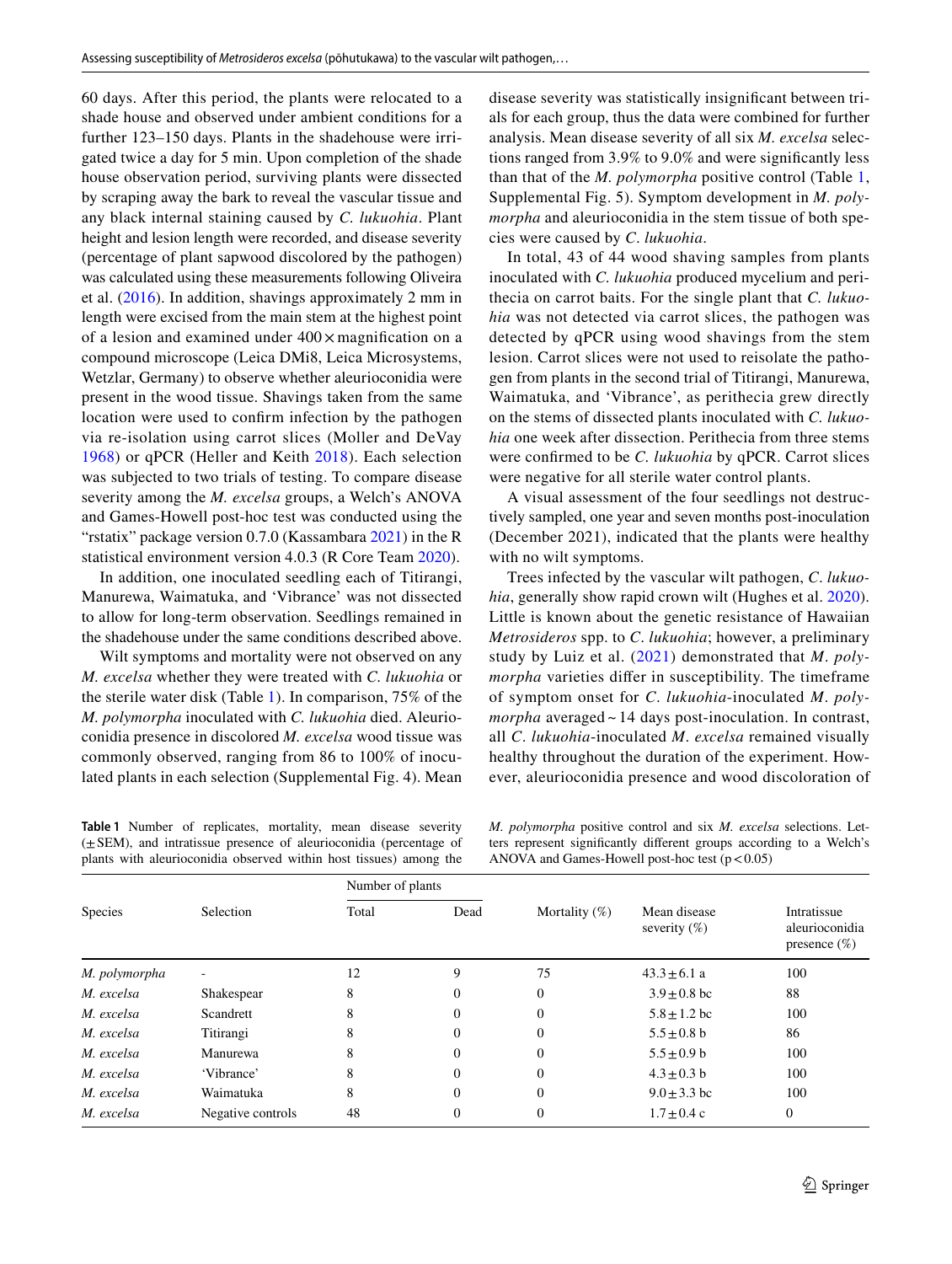*C. lukuohia*-inoculated *M. excelsa* demonstrates that *M. excelsa* can be infected by *C. lukuohia*, although extensive discoloration and mortality was not observed on this host. The results suggest that at a minimum, tolerance exists in the *M*. *excelsa* seedlings evaluated in this study.

The initial results from a limited number of *M. excelsa* mother trees indicate that, under the experimental conditions described here, the species is resistant to *C. lukuohia*, since symptom development did not occur. The variability in disease severity observed in this study suggests that there may be varying levels of resistance amongst the *M. excelsa* genotypes found in Aotearoa-New Zealand (Young et al. [2001;](#page-4-15) Broadhurst et al. [2008](#page-3-7)), as has been indicated for *M. polymorpha* in Hawai 'i (Luiz et al. [2021](#page-4-9)). Similarly, levels of resistance to *C. lukuohia* may vary amongst *Metrosideros* species. There are 12 *Metrosideros* species endemic to Aotearoa-New Zealand, some of which are classifed as endangered or nationally critical (e.g. *Metrosideros bartlettii* J.W. Dawson, also known as Bartlett's rātā), or have a limited distribution (e.g. *Metrosideros kermadecensis* W.R.B. Oliver, also known as Kermadec pōhutukawa, a species restricted to the Kermadec Islands). Understanding the potential impact of *C. lukuohia* on these species, along with *Metrosideros umbellata* Cav. (Southern rātā), the most widespread of the New Zealand tree rata species, would seem to be an important step.

While the potential pathways for ROD (both *C. lukuohia* and *C. huliohia*) to reach Aotearoa-New Zealand, as well as vectors for the pathogens within the country, have not been elucidated, a precautionary approach needs to be considered. Anthropogenic dispersal of contaminated biological material through other Pacifc Islands where *Metrosideros* species occur naturally, could aid spread. A more aggressive lineage of *C. lukuohia* could arise over time (Pariaud et al. [2009](#page-4-16)) and, along with the risk of host range shifts (Slippers et al. [2005;](#page-4-17) Giraud et al. [2010](#page-4-18)), impacts are potentially signifcant. This is particularly so for other Myrtaceae classifed as taonga or threatened because of habitat loss or limited numbers (de Lange et al. [2018\)](#page-3-6). *Ceratocystis* species host shifts have been observed, for example *C. manginecans* infection of bullet wood (*Mimusops elengi* L.) (Pratama et al. [2021\)](#page-4-19) and *C. albifundus* infection of king protea (*Protea cynaroides* L.) (Lee et al. [2016](#page-4-20)). The potential for plant death arising from infection with *C. lukuohia* could potentially be exacerbated by the presence of myrtle rust, which infects a wide range of Myrtaceae including *Metrosideros* species (Toome-Heller et al. [2020\)](#page-4-21).

In conclusion, the results show that *C. lukuohia* can infect *M. excelsa* if artifcially inoculated at high concentrations into the stem of seedlings, but the pathogen did not cause wilt and mortality. Further research is needed to understand pathogenicity under more temperate climatic conditions and to related *Metrosideros* found in Aotearoa-New Zealand to better understand potential landscapescale impacts.

**Supplementary Information** The online version contains supplementary material available at<https://doi.org/10.1007/s13313-022-00858-9>.

**Acknowledgements** We would like to thank Lionel Sugiyama for his assistance and advice on greenhouse care; Kelly Hodson, Katelin Branco, and Anne Nakamoto for their help caring for experimental plants; and Eva Brill for her molecular support. Thanks also to Bec Stanley and Billie Elliot (Auckland Botanic Gardens) for assistance in collection of seed and general advice on *Metrosideros excelsa* rearing, and Kirsty Boyd-Wilson (Plant & Food Research) for organizing phytosanitary certifcates and shipment of seed. Mention of trademark, proprietary product or vendor does not constitute a guarantee or warranty of the product by the U.S. Dept. of Agriculture and does not imply its approval to the exclusion of other products or vendors that also may be suitable.

## **Declarations**

**Conflict of Interest** The authors declare that they have no confict of interest.

## **References**

- <span id="page-3-2"></span>Anon (2021) *Metrosideros excelsa*. Pōhutukawa 2021. Ngā Tipu Whakaoranga database. Record number: 1113. Retrieved from [https://](https://maoriplantuse.landcareresearch.co.nz/WebForms/PeoplePlantsDetails.aspx?firstcome=firstcome&PKey=9F92ED8B-2C9F-4BB2-85FE-60203014CD23) [maoriplantuse.landcareresearch.co.nz/WebForms/PeoplePlantsDetails.](https://maoriplantuse.landcareresearch.co.nz/WebForms/PeoplePlantsDetails.aspx?firstcome=firstcome&PKey=9F92ED8B-2C9F-4BB2-85FE-60203014CD23) [aspx?frstcome=frstcome&PKey=9F92ED8B-2C9F-4BB2-85FE-](https://maoriplantuse.landcareresearch.co.nz/WebForms/PeoplePlantsDetails.aspx?firstcome=firstcome&PKey=9F92ED8B-2C9F-4BB2-85FE-60203014CD23)[60203014CD23](https://maoriplantuse.landcareresearch.co.nz/WebForms/PeoplePlantsDetails.aspx?firstcome=firstcome&PKey=9F92ED8B-2C9F-4BB2-85FE-60203014CD23)
- <span id="page-3-5"></span>Barnes I, Fourie A, Wingfeld MJ, Harrington TC, McNew DL, Sugiyama LS, Luiz BC, Heller WP, Keith LM (2018) New *Ceratocystis* species associated with rapid death of *Metrosideros polymorpha* in Hawaiʻi. Persoonia 40:154–181. https://doi.org/10.3767/persoonia.2018.40.07
- <span id="page-3-1"></span>Bergin DO, Hosking G (2006) Pohutukawa: ecology, establishment, growth, and management. New Zealand Indigenous Tree Bulletin No. 4. Rotorua, New Zealand Forest Research Institute Limited. 104
- <span id="page-3-0"></span>Bylsma RJ, Clarkson BD, Efford JT (2014) Biological flora of New Zealand 14: *Metrosideros excelsa*, pōhutukawa, New Zealand Christmas tree. New Zealand J Bot 52:365–385. [https://doi.org/](https://doi.org/10.1080/0028825X.2014.926278) [10.1080/0028825X.2014.926278](https://doi.org/10.1080/0028825X.2014.926278)
- <span id="page-3-7"></span>Broadhurst LM, Young AG, Murray BG (2008) AFLPs reveal an absence of geographical genetic structure among remnant populations of pohutukawa (*Metrosideros excelsa*, Myrtaceae). New Zealand J Bot 46:13–21.<https://doi.org/10.1080/00288250809509750>
- <span id="page-3-4"></span>de Lange PJ, Rolfe JR, Champion PD, Courtney SP, Heenan PB, Barkla JW, Cameron EK, Norton DA, Hitchmough RA (2013) Conservation status of New Zealand indigenous vascular plants, 2012. New Zealand Threat Classifcation Series 3. Department of Conservation, Wellington, New Zealand. 70
- <span id="page-3-6"></span>de Lange PJ, Rolfe JR, Barkla JW, Courtney SP, Champion PD, Perrie LR, Beadel SM, Ford KA, Breitwieser I, Schonberger I, Hindmarsh-Walls R, Heenan PB, Ladley K (2018) Conservation status of New Zealand indigenous vascular plants, 2017. New Zealand Threat Classifcation Series 22. Department of Conservation, Wellington, New Zealand. 82 p. Retrieved from [https://www.doc.govt.nz/documents/](https://www.doc.govt.nz/documents/science-and-technical/nztcs22entire.pdf) [science-and-technical/nztcs22entire.pdf](https://www.doc.govt.nz/documents/science-and-technical/nztcs22entire.pdf)
- <span id="page-3-3"></span>Forest Research Institute (1989) Tackling the pohutukawa health problem. What's new in forest research. Report no. 178. Forest Research Institute, Rotorua, New Zealand